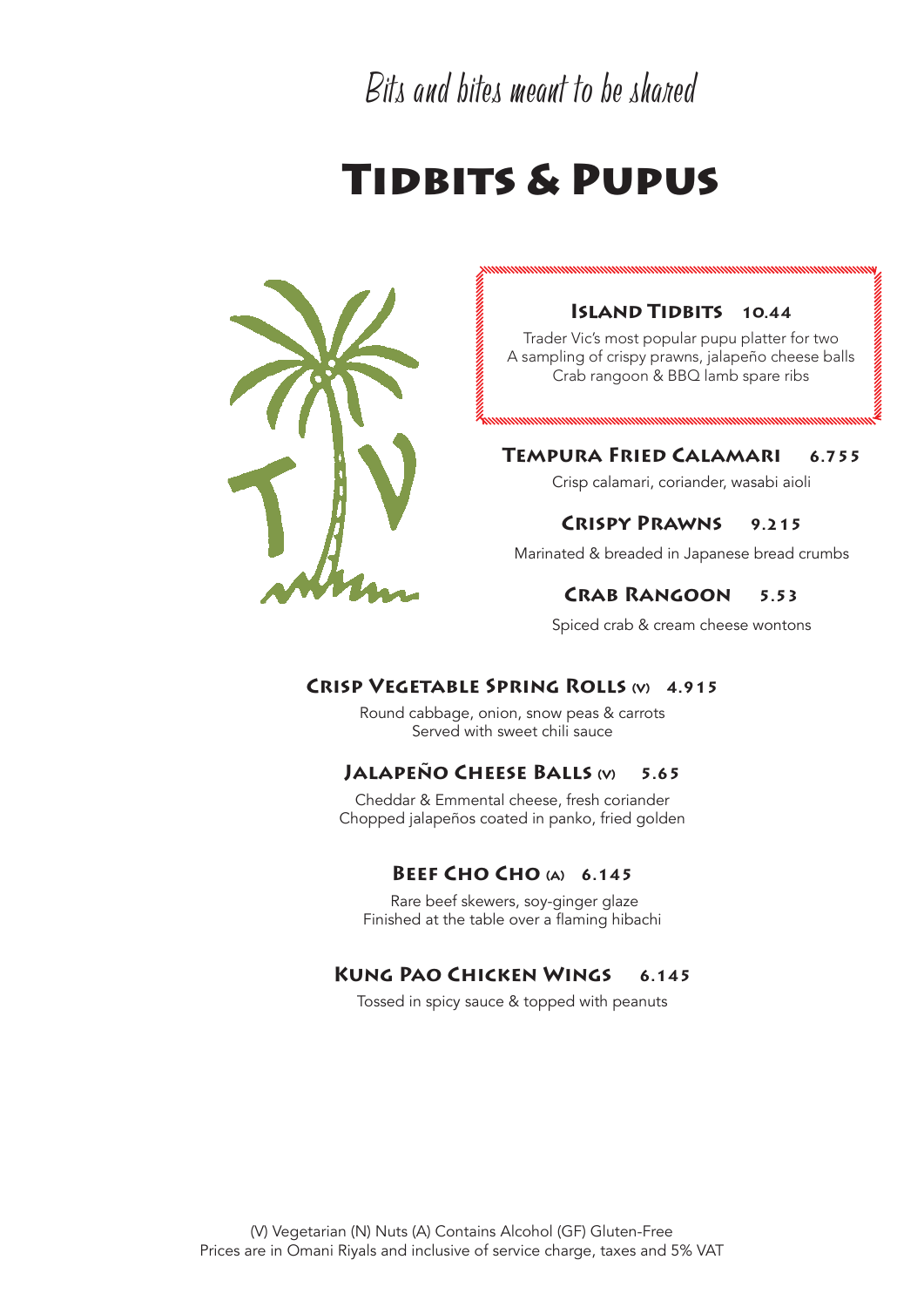"It you must be ingenious with hors d'oeuvres. change the shapes, the garnish, the method of serving, but for chrissake make them taste good!"

- Trader Vic

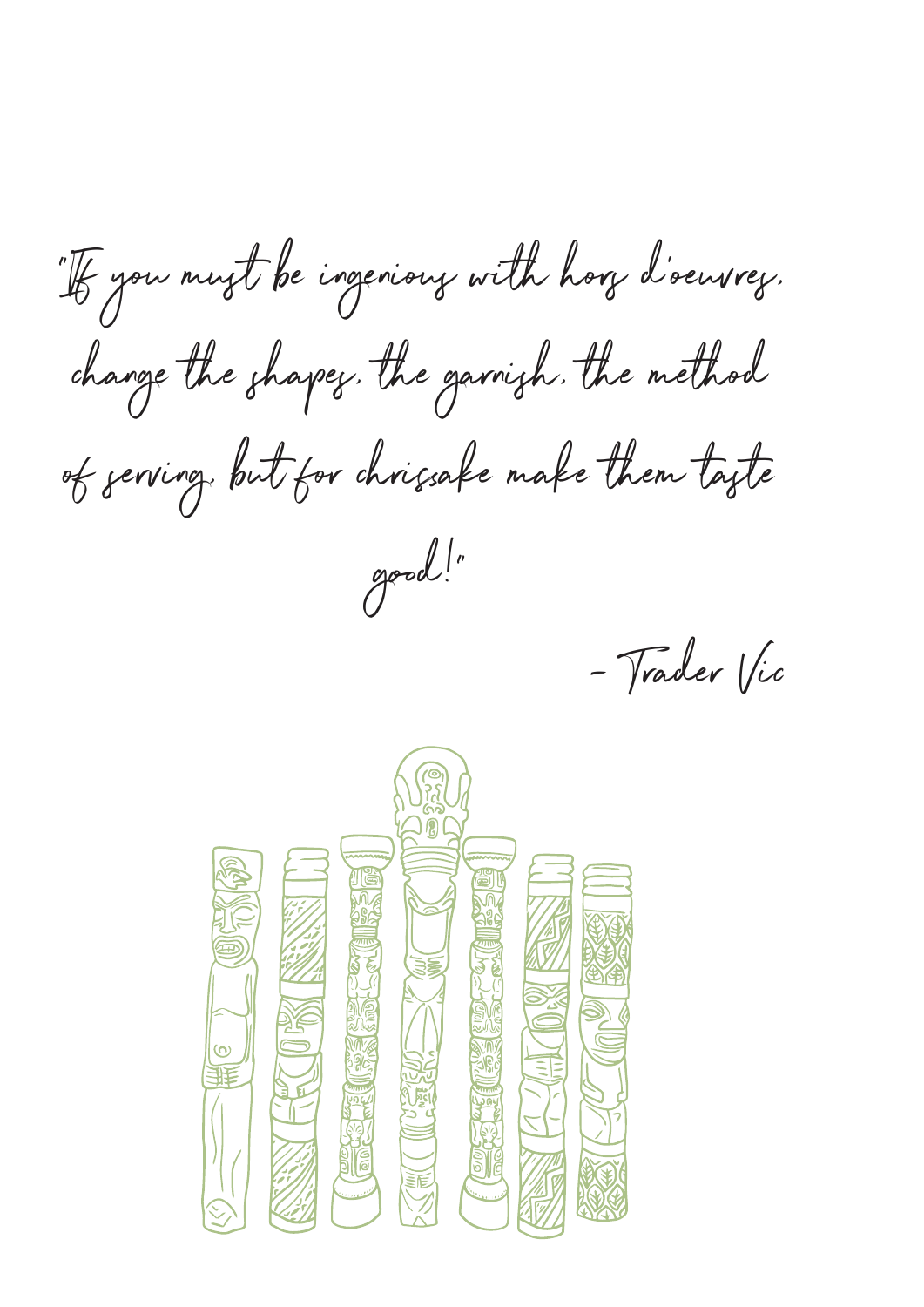Light & refreshing or warm & comforting there's something to satisfy eveny mood

# Soups...

#### **Wonton Soup 5.895**

Soy ginger broth with shiitake mushrooms Bok choy & our signature shrimp and chicken dumplings

### **TOM YAM KUNG (GF)** 7.125

Thai seafood soup, lemongrass, kaffir lime broth



### **Caesar Salad 5.53**

Romaine lettuce, lemon-ginger dressing Garlic croutons, shaved parmesan cheese

**Add Grilled Chicken 7.37**

### **Trader Vic's Salad 6.39**

Young greens, heart of palm, mushrooms Shrimp, Vic's signature Javanese dressing

#### **watermelon 'Alawai 5.53**

Compressed watermelon spheres with watercress Pickled red onion, pomegranate, baby tomato Strawberries, hoisin dressing

# ... & Starters

# **Chicken Kofta 6.145**

We take "meat on a stick" to the next level with these flavor packed minced chicken lemongrass skewers with coriander chutney

### **PRAWNS A LA PLANCHA (GF) 9.58**

Grilled prawns, garlic-coriander butter sauce

### **Hawaiian Tuna Poke 11.3**

Raw cubed Yellowfin tuna, soy chili dressing Avocado, crispy taro chips

# **Thai shrimp cakes 7.125**

Pan seared shrimp cakes with Kaffir lime Lemongrass & kachumber salad

### **Thai Beef Carpaccio 8.6**

Peppercorn crusted steak, green mango Red onion, cucumber, toasted peanuts With fresh herbs & peanut sauce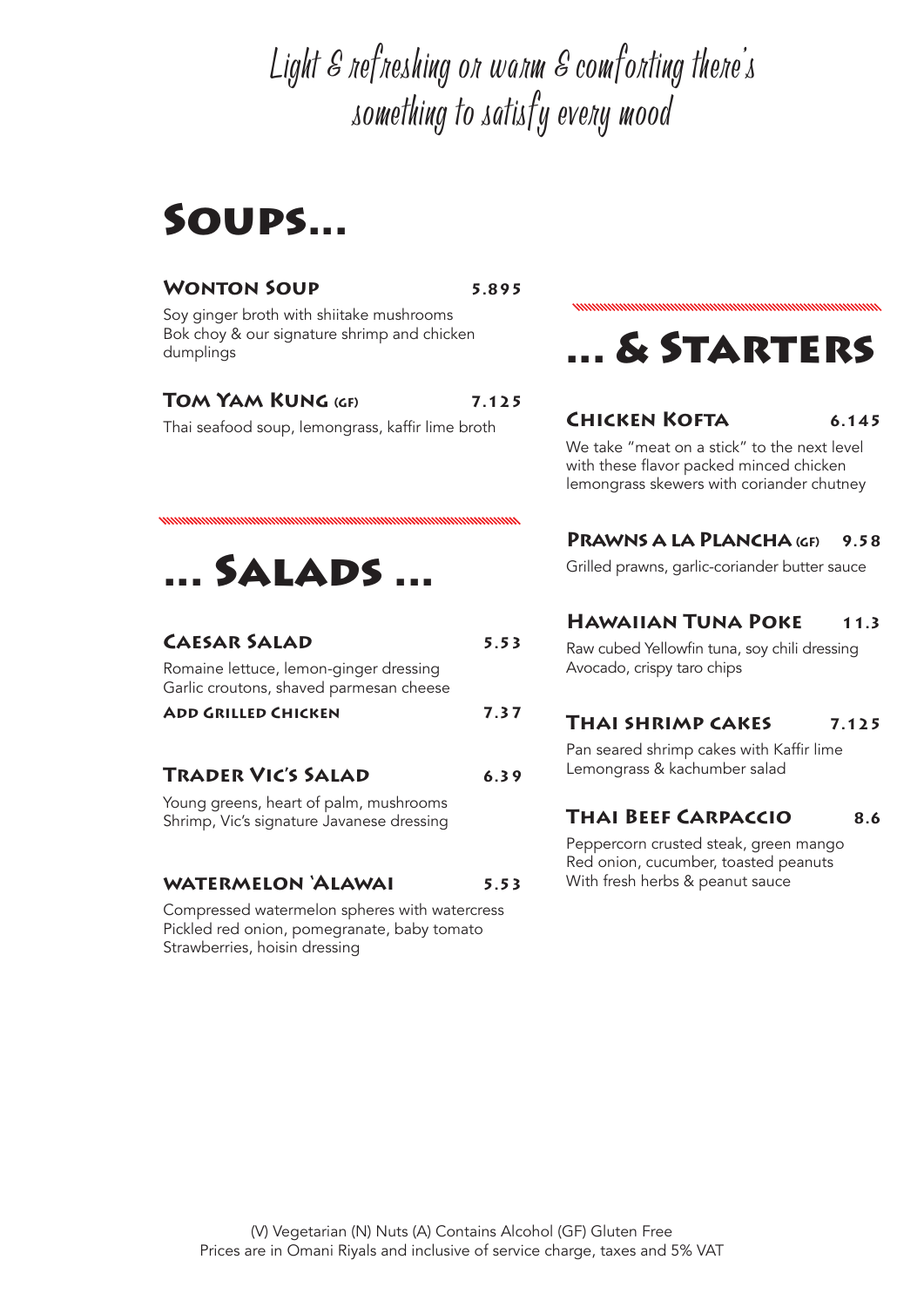The bayig of hoggitality, yesterday and today, is the sharing of food and drink with friendy and acquaintencey."

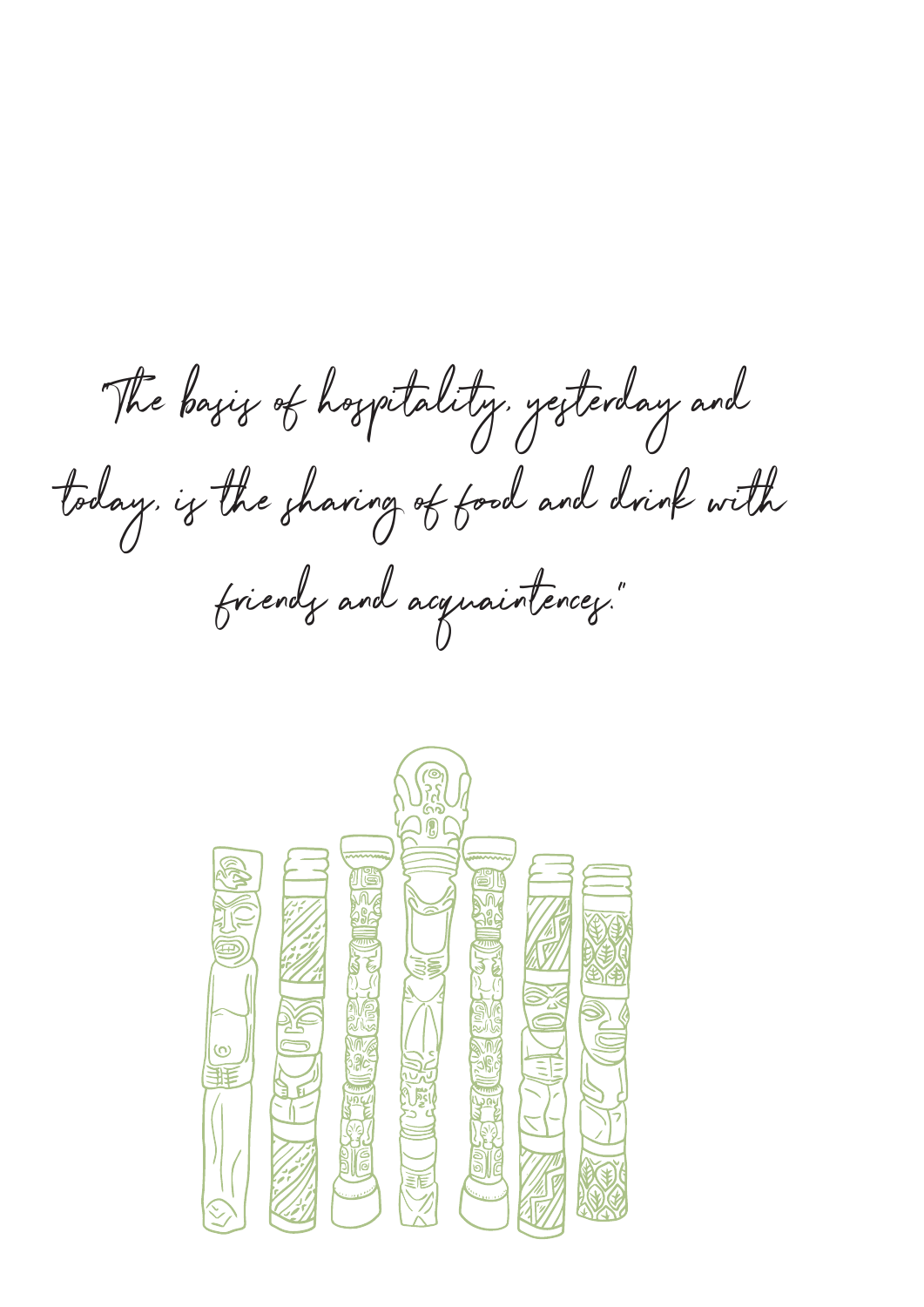# After sailing the seven seas we present to you a selection of classic & newly inspired dishes

# Trader Vic's Favorites

### **Trader Vic's own Crispy Duck 15.355**

Five-spice marinated, scallions, cucumber Hoisin sauce steamed mu shu pancakes

### **OMANI SPINY LOBSTER** 30.715

Choice of classic thermidor or garlic-butter sauce

### **Prawns San Francisco (A) 15.355**

Sautéed garlic, shallots, white wine, cream Served with fried rice & sautéed spinach

### **SEAFOOD PARILLADA (A)** 15.355

Mixed grilled seafood, sautéed spinach Saffron butter sauce

### **SEA BREAM** 15.355

Gently steamed fillet finished in a salted Black bean sauce with sauted garlic spinach

### **Cauliflower curry 8.478**

Cashew madres curry base Finished with coconut milk Served with white rice & our signature curry Condiment tray

<u>mamamaman</u>

# Wok Dishes

# **Vic's Pad Thai 10.195**

Stir fried flat rice noodles, shrimp, chick, tofu Toasted peanuts, fresh lime, tamarind chili sauce

### **Kung Pao Chicken 9.83**

Vic's classic recipe, marinated chicken & vegetables Roasted cashews, bamboo shoots, Szechwan chili

# **Spicy Chili Hammour 9.83**

Fried crisp, ginger, garlic, peppers, onions Spicy chili garlic sauce

# **Singapore Noodles 9.83**

Curry flavored rice noodles, chicken, shrimp Beef char siu

### **BEEF KEW PAKE** 12.285

Wok'd beef tenderloin medallions, jalapeños Shallots, Chinese broccoli, garlic black bean sauce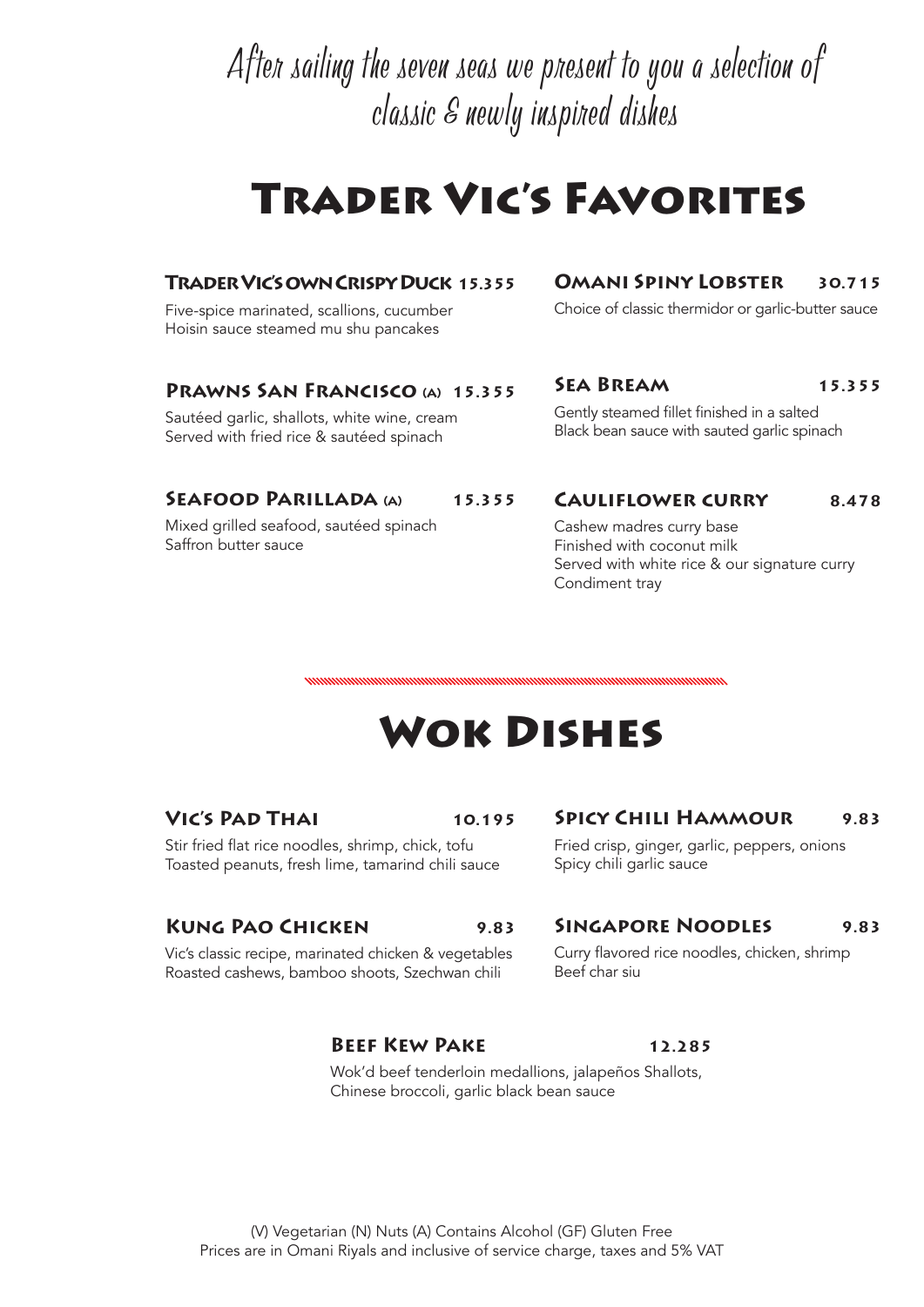"I call my style of cooking 'Imaginative'. Not the same old junk that the fellow down the street makes. That's no fun."